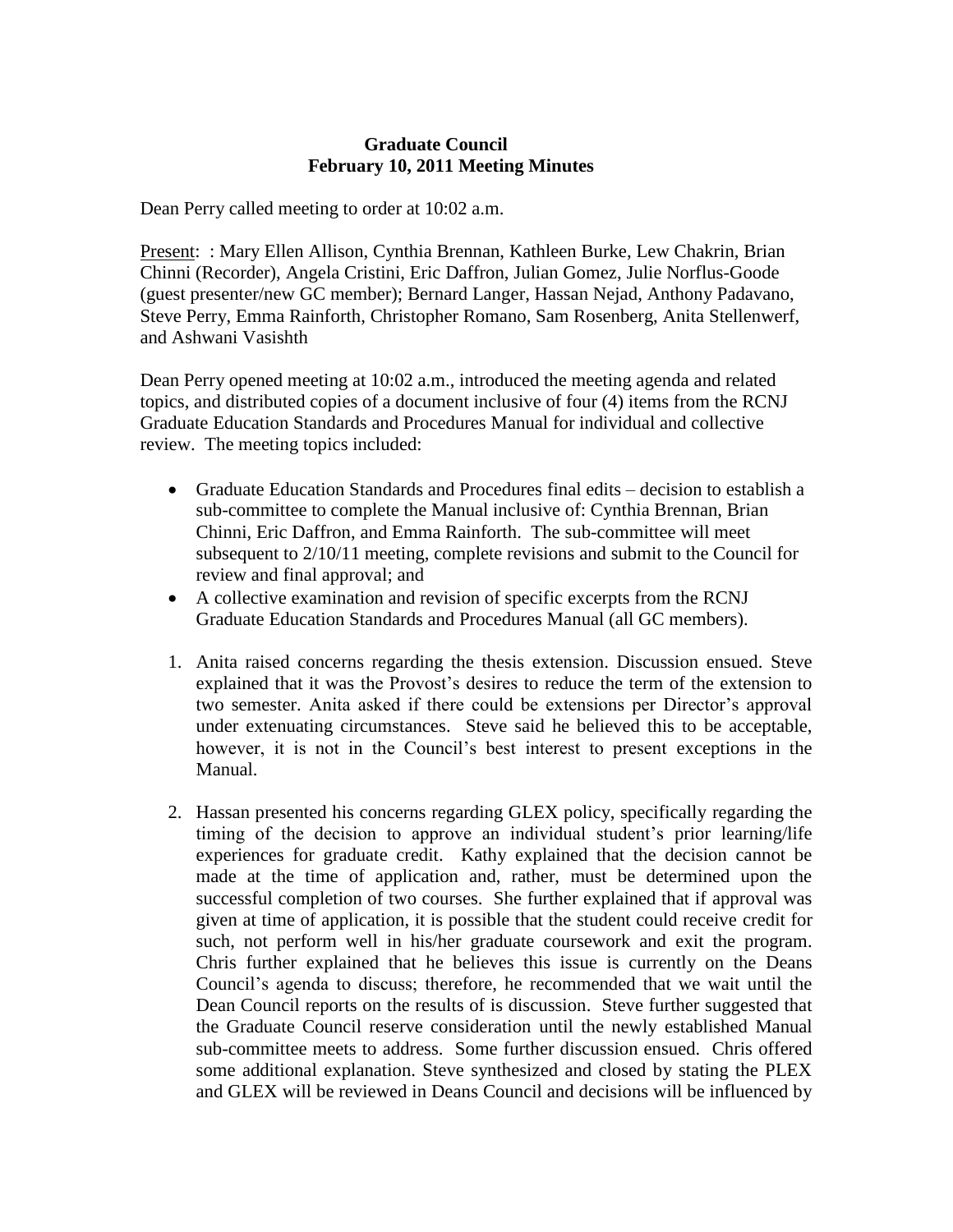such. Also, please submit any additional feedback re: Manual to Steve/Eric for Committee consideration.

- 3. Steve Perry introduced next agenda item Provost Barnett's concerns:
	- *Class Scheduling*. Kathy asked if we were going to establish a team to discuss; she further explained the concern of tuition reimbursement timing for nurses and teachers. Kathy and Angela volunteered to participate on a committee to examine the issue and how to best address. Sam noted that the College is liable for contractual obligation to adjuncts – specifically regarding timing of notification of cancellation of class. Should the adjunct not be notified in a timely manner, he/she can demand payment equivalent to 0.5 credits. Furthermore, this is in violation of contract. Angela expressed concern over the policy; if she had upheld such, most all of the MSET classes would have been cancelled. Rather, all but one class ran as scheduled. This is due to late registrations. Steve requested that the sub-committee, inclusive of Angela, Sam, Kathy and Art Chill, meet to address this issue.
	- *Graduate Education Vision and Mission Statement*. Steve suggested that we establish a sub-committee; all agreed. The sub-committee will include: Hassan, Anthony, Chris and Julie (Sam nominated); all agreed. Steve appointed Hassan as the Chair. Steve explained that the Provost would like to implement the Vision/Mission Statement by end of spring 2011 semester. Eric expressed the need to consider other important factors beyond the mission statement, including: the overall nature of our student and its impact recruitment, enrollment, etc. As a result, Steve suggested that Eric join the sub-committee. Eric and all agreed. Eric explained how we are categorized by Carnegie as a graduate granting institution, however, by the State as an undergraduate, liberal arts college. Therefore, we need to petition for Exceeds Mission each time we propose a new graduate program offering. Anthony further expressed that his MALS program would eventually want to provide a doctoral program; Kathy, Angela and Brian supported this desire.
	- Kathy requested reschedule of the RN/MSN discussion to the  $3/10/11$ meeting; all agreed.
	- Steve introduced Julie Norflus-Goode to the Council. Sam offered an introduction and related context. Sam expressed that Julie did a fantastic job creating the proposal. Eric, too, was very supportive. Julie presented the proposal of Master of Arts in Special Education Program to the Council. Steve asked if the Council had any questions. Hassan requested that perhaps Julie could walk us through the overview of program – statement of need, curriculum and related coursework, etc. Julie offered a rationale and explanation of program. She explained that the program was specifically designed for certified and practicing teachers. Upon successful completion, the graduate earns both a MA in SE and NJ State certification. Julie emphasized that the philosophical foundation of each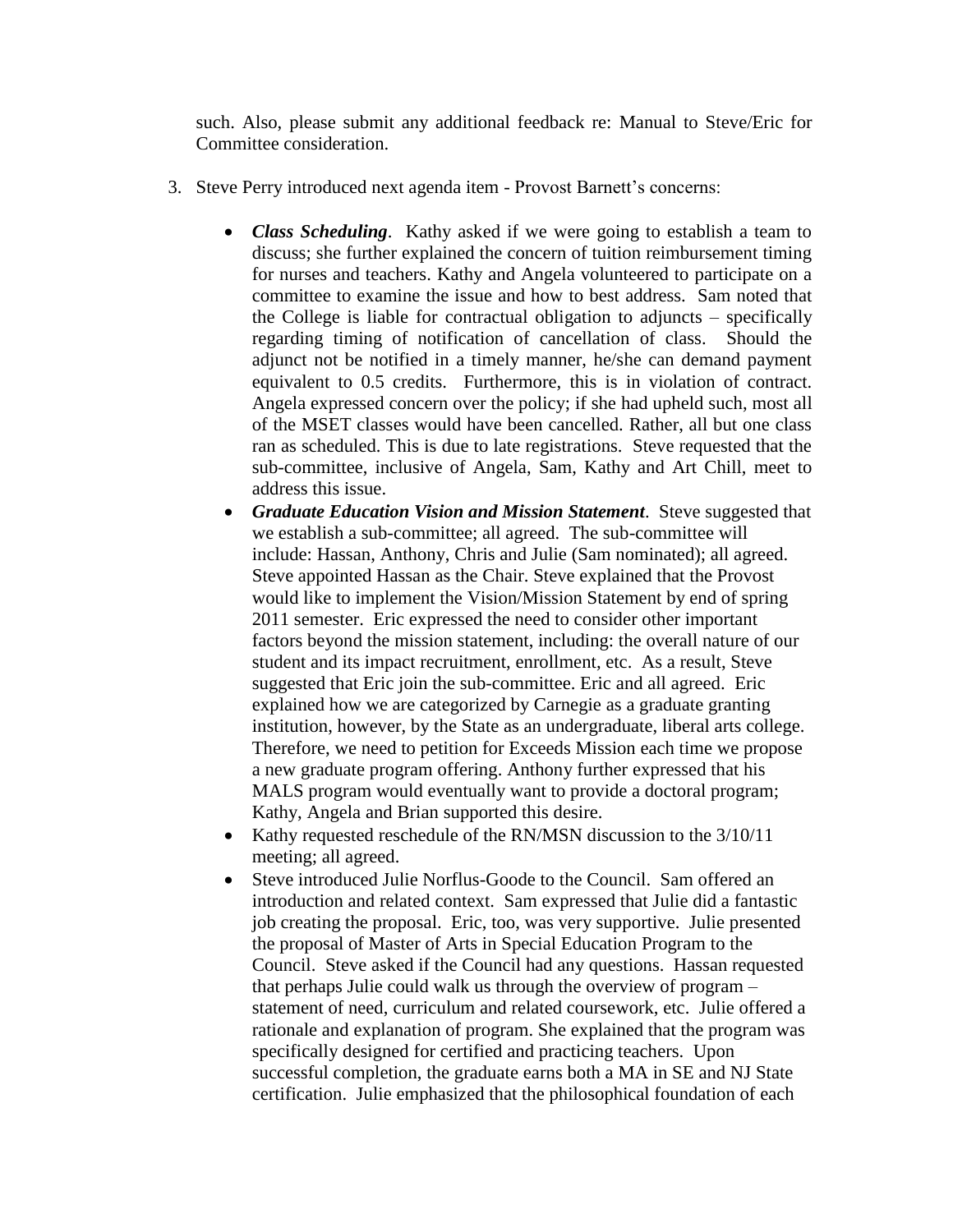course is that of experiential learning; this was essential, specifically given the fact that these students are not required to student teach. She further explained that a competing institution does not require experiential learning – and – the students are "angry." Steve opened for comments. Anthony commended the overall quality of document in alignment to need. He expressed, given that three of our six graduate programs are aligned to education, there might be possibilities for joint masters degrees - allowing graduates to earn multiple MA's. Kathy followed by questioning if this might also be a way of addressing the earlier desire to establish/offer doctoral programs. Julie offered some perspective as to how this might work. She explained that the program can be "tweaked" for an individual that does not hold certification – but – wants to teach. The graduate can earn two State certifications, i.e., Elementary and Special Education Certification.

Kathy questioned – who are our major competitors? Julie explained that most all surrounding institutions offer similar programs. However, the distinct difference is that of the quality of coursework and related experiences.

A discussion ensued regarding enrollment projections. Sam provided the consultant's perspective and expressed that Chris did a fantastic job in preparation for the External Review. Chris offered some explanation - we built a 15 and 20-student cohort with growth rate at 40% for 4 years (maxed out at 35/50 students in two models). Anita suggested that we have a combination of BS/MA degree. Can we do this? Julie explained that we are going to put this into place to make into a 5-year program. Chris explained that if we can develop a 5-year program in SE, we would be well served. Sam explained that we have discussed this is currently under discussion for future implementation. We currently have 1200 email addresses in an alumni database; 1% is break even. Sam highlighted the importance of experiential as a distinction. Anita questioned how the program allows for experiential learning? Julie explained project-based learning. Steve expressed concern regarding the 5-year BA/MA program model, given that many of our students have difficulty graduating in four years. Sam agreed and expressed that this is why we need to sit down and do some brainstorming. Hassan requested that Julie elaborate on the resources required for the initial implementation of the program and whether the program required any new faculty lines? Sam explained that this is not necessary; Julie contributes to the undergraduate and graduate programs.

Julian Gomez offered a suggestion for admission requirements; require the CV.

 Kathy expressed the importance of establishing a close relationship with local school districts to ensure success of program. Julie agreed